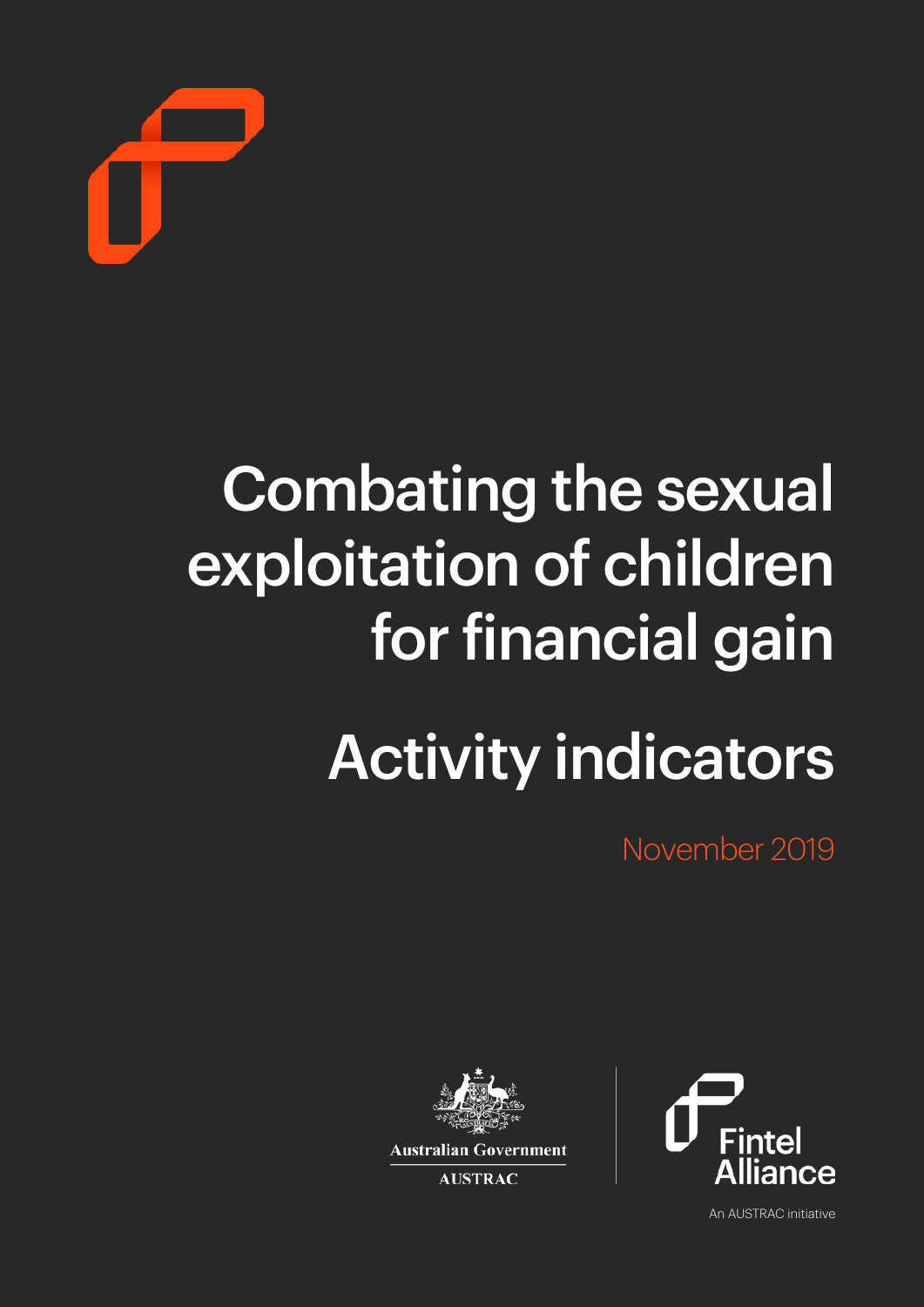#### Copyright

The Commonwealth owns the copyright in all material produced by this agency.

All material presented in this document is provided under a Creative Commons Attribution 4.0 International licence, with the exception of:

- the Fintel Alliance logo
- content supplied by third parties.

The details of the relevant licence conditions are available on the Creative Commons website, as is the full legal code for the CC BY 4.0 license.

You may not reproduce or use this material in any way that suggests that AUSTRAC or the Commonwealth endorses you or any of your services or products.



#### Attribution

Material obtained from this publication is to be attributed to: © AUSTRAC for the Commonwealth of Australia 2019.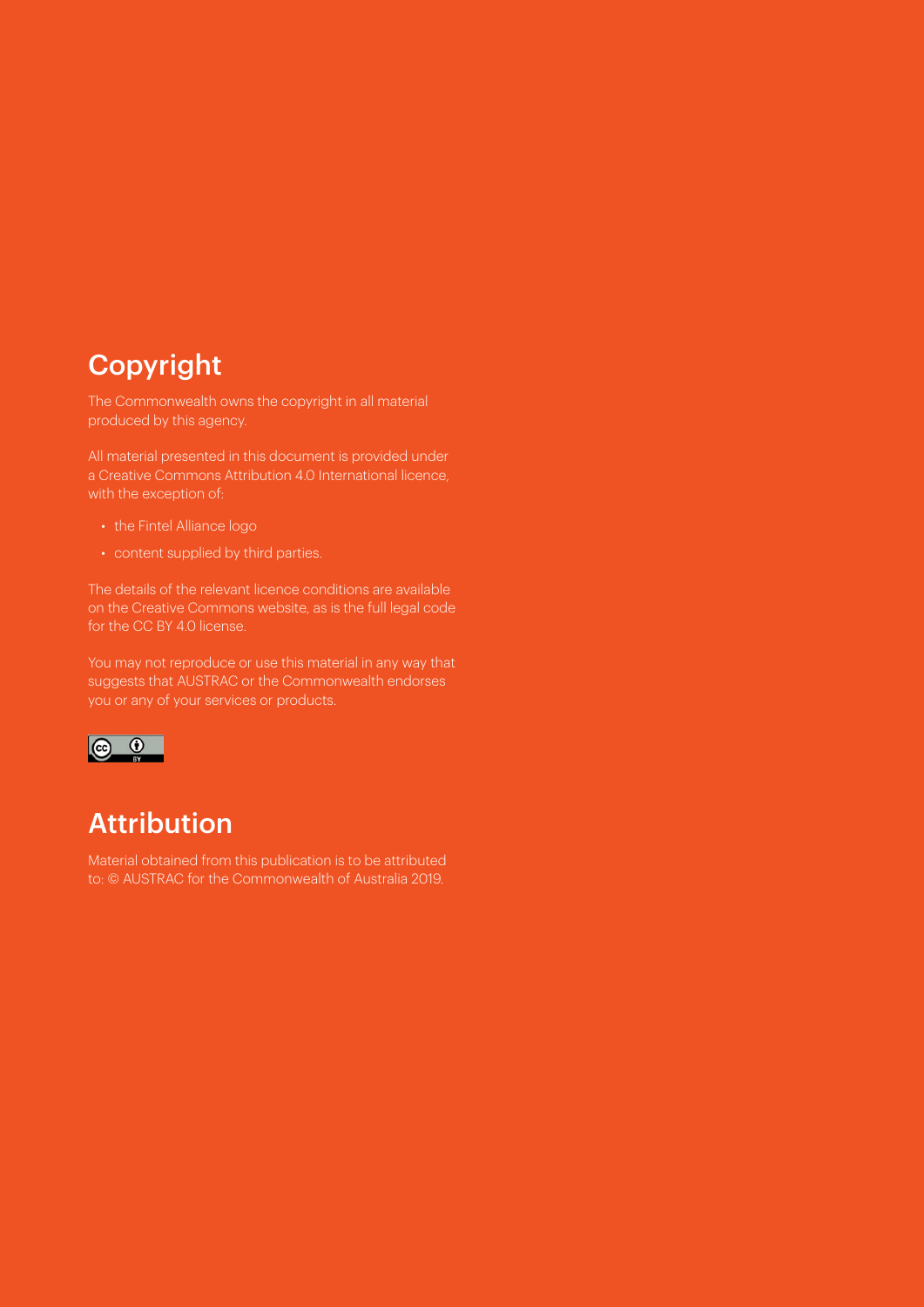### **Contents**

- Introduction
- Taking action through partnerships
- Context
- Sexual exploitation of children for financial gain
- Environmental factors
- Financial factors
- 10 Key financial indicators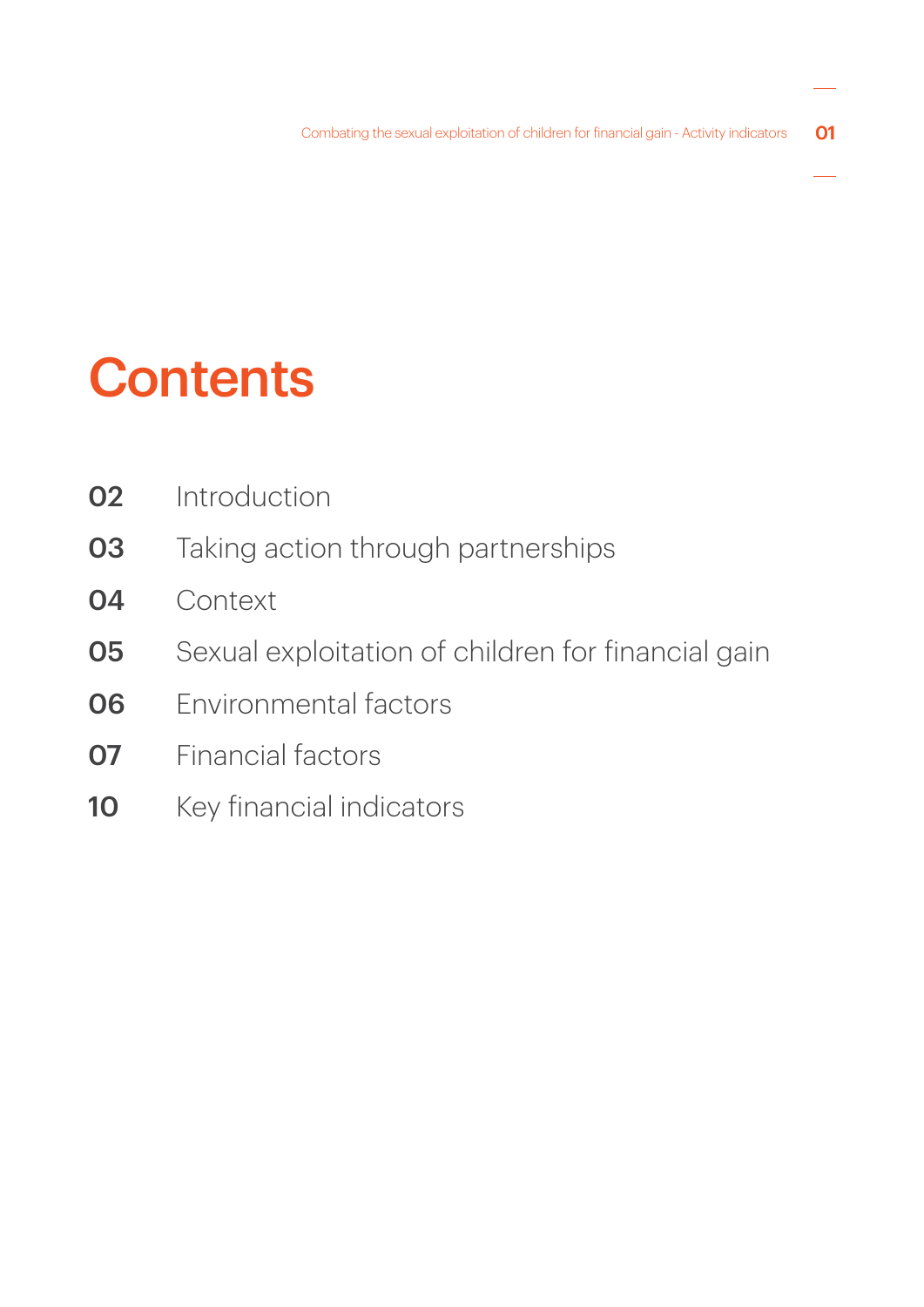### Introduction Child sexual exploitation is a heinous crime that<br>
extends across borders and has lasting impacts

extends across borders and has lasting impacts on victims and the wider community. While motivation for the exploitation of children is varied, there has been an increase in cases involving the sexual exploitation of children for financial gain.

Fintel Alliance is working collaboratively with law enforcement and industry partners to proactively identify transactions that relate to child sexual exploitation. This report has been developed to assist financial service providers and law enforcement agencies to detect suspect transactions by providing updated financial and environmental indicators to more efectively combat child sexual exploitation.

By only using financial analysis it is dificult to diferentiate between the purchase of adult services, scam activity and the sexual exploitation of children. Financial intelligence generates an important part of the overall picture when combined with other information to identify offending. The presence of indicators should encourage further monitoring, examination and reporting where appropriate.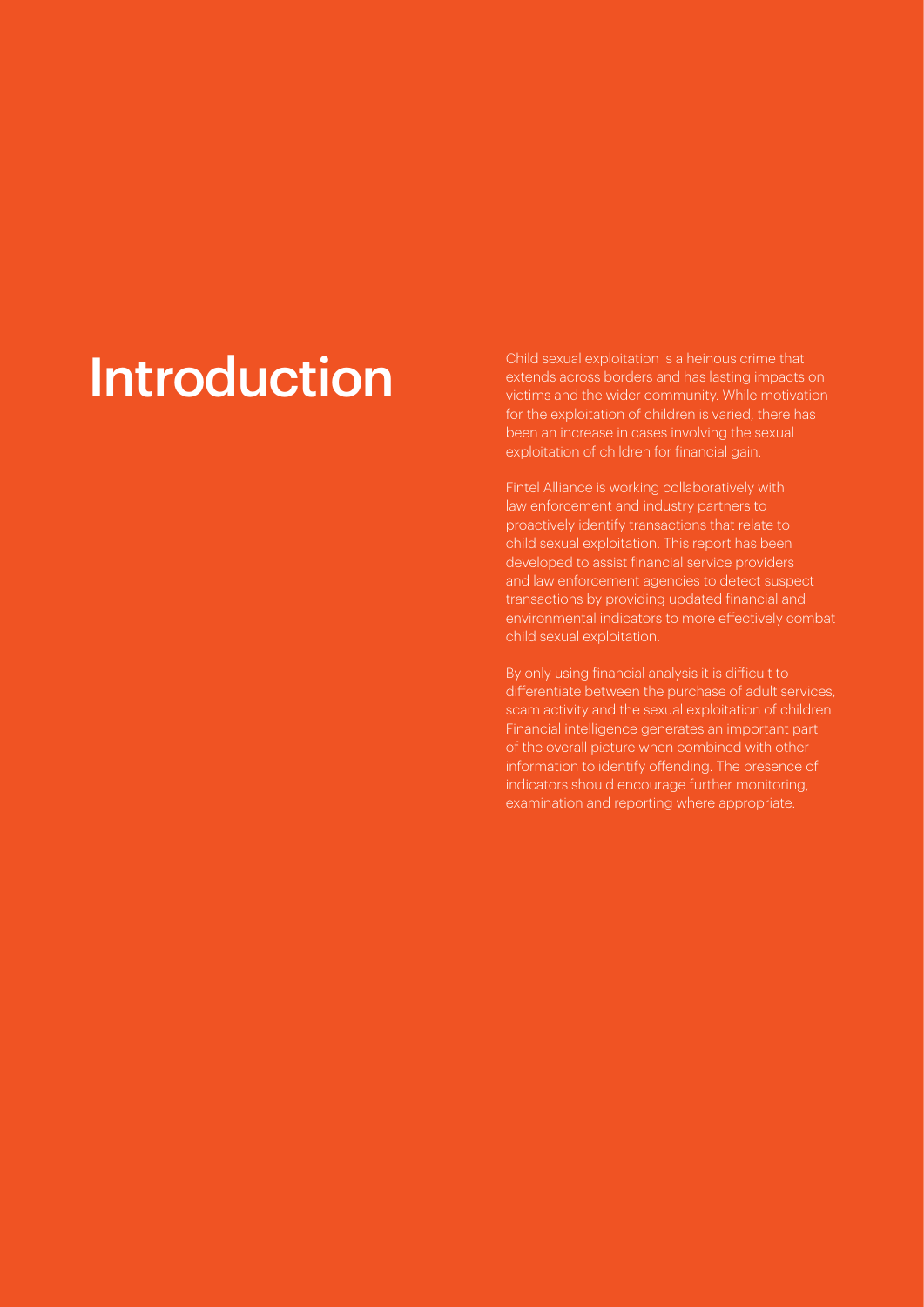### Taking action through partnerships

Financial service providers play an important role in combating child sexual exploitation for financial gain. Through the development of profiling and transaction monitoring programs, financial service providers are able to target, identify and stop financial transactions associated with the sexual exploitation of children.

AUSTRAC recognises the exploitation of children transcends borders and has partnered with key government agencies and not-for-profit organisations to assist in the fight against child sexual exploitation. Fintel Alliance works alongside international partners to share information in real time and increase awareness to harden the environment against this heinous crime that puts our community's safety at risk.

# "

"There needs to be greater international engagement in the battle against child exploitation. The bigger picture is how we can disrupt these networks."

The Hon Peter Dutton MP, Minister for Home Afairs, July 2019.

### What is Fintel Alliance

Fintel Alliance is a world first public-private partnership led by AUSTRAC bringing together government, law enforcement, private sector and academic organisations who work together to:

- Support law enforcement investigations into serious crime and national security matters
- » Increase the resilience of the financial sector to prevent criminal exploitation
- » Protect the most vulnerable members of the community from criminal exploitation

Fintel Alliance partners include major banks, remittance service providers and gambling operators, as well as law enforcement and security agencies from Australia and overseas.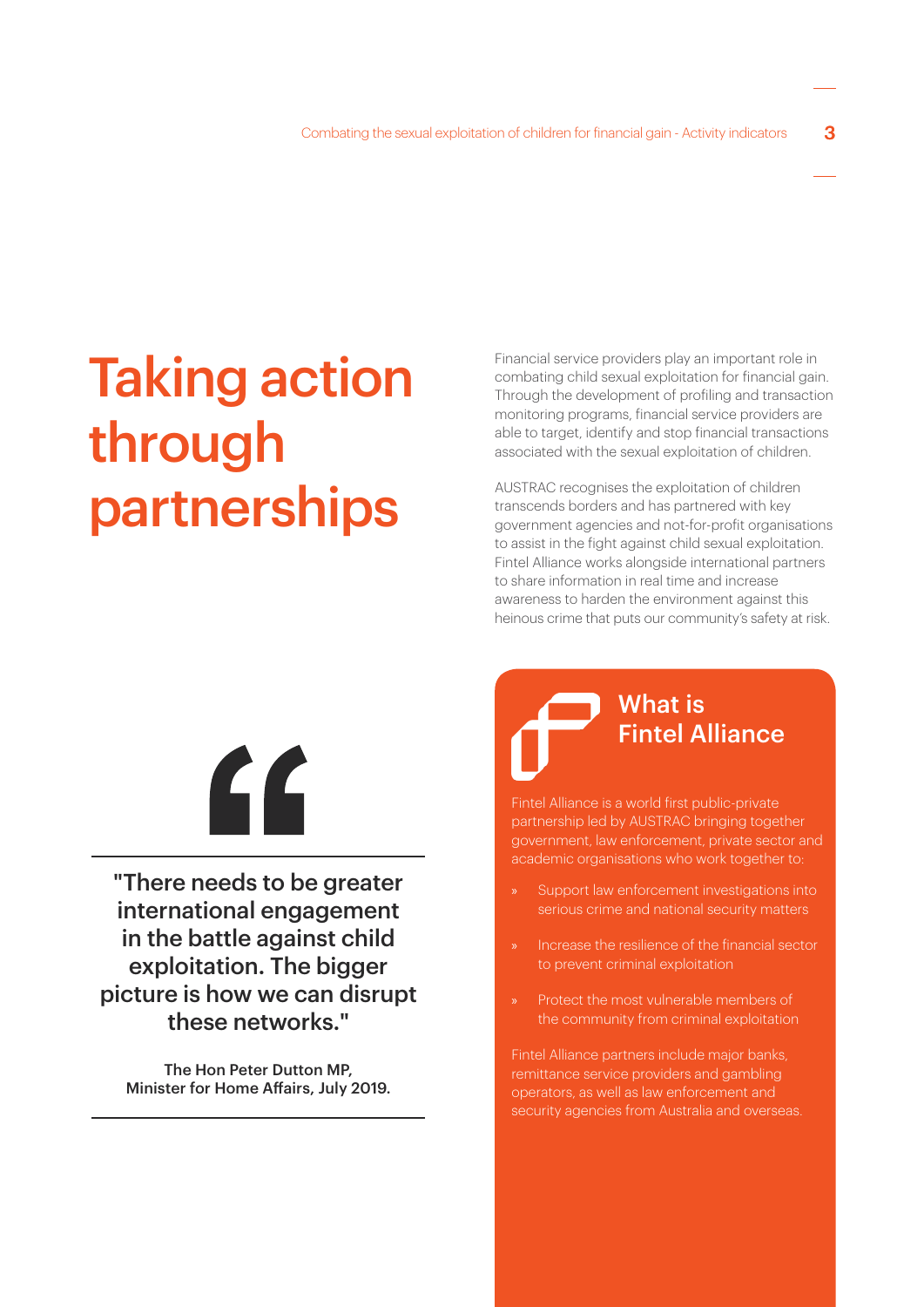### **Context**

The Internet and related technologies are increasingly becoming a prominent means by which children are exploited for sexual purposes. The Internet provides users with anonymity and accessibility, allowing online predators to access live-distance child abuse material on a global scale.

The impact of child sexual exploitation is far reaching and the nature of this type of ofending requires a joint approach by government, industry and the wider international community to identify and prosecute ofenders who exploit children for financial gain.

The indicators presented in this report are a result of analysis of current and previous investigations that have identified a number of specific financial and environmental indicators of child sexual exploitation involving Australia-based entities and facilitators based offshore

The indicators are to assist the financial industry to identify and report financial transactions suspected to be for the purchase of child exploitation material. Previous information sharing regarding the type of transactions, amounts and money movements has enabled the financial industry to become more aware of instances where customers may be purchasing child exploitation material and report to relevant authorities.

case study

 $\ddot{\bm{c}}$ 

 $\zeta$ T

 $\bigcirc$ 

 $\blacksquare$ T.

Financial information identified an An offender hiding in the community

ofender attempting to hide his ofending while living in the community, going online to pay for the exploitation of children in another country.

The 69-year-old Australian man was identified sending over 500 small value payments to a number of facilitators in the same country. The payments were described as 'gift' and 'help', with the offender using different remittance providers to send payments. Suspicious matter reporting helped to identify the offending, providing avenues for further enquiries to determine the nature of the offending.

The financial intelligence was referred to the Australian Federal Police leading to an investigation and the arrest of the Australian man for child exploitation offences including grooming and procuring a child to engage in sexual activity.

With the assistance of the financial information, the man was sentenced to 11 years imprisonment and will be on the Sex Ofenders Registry for life.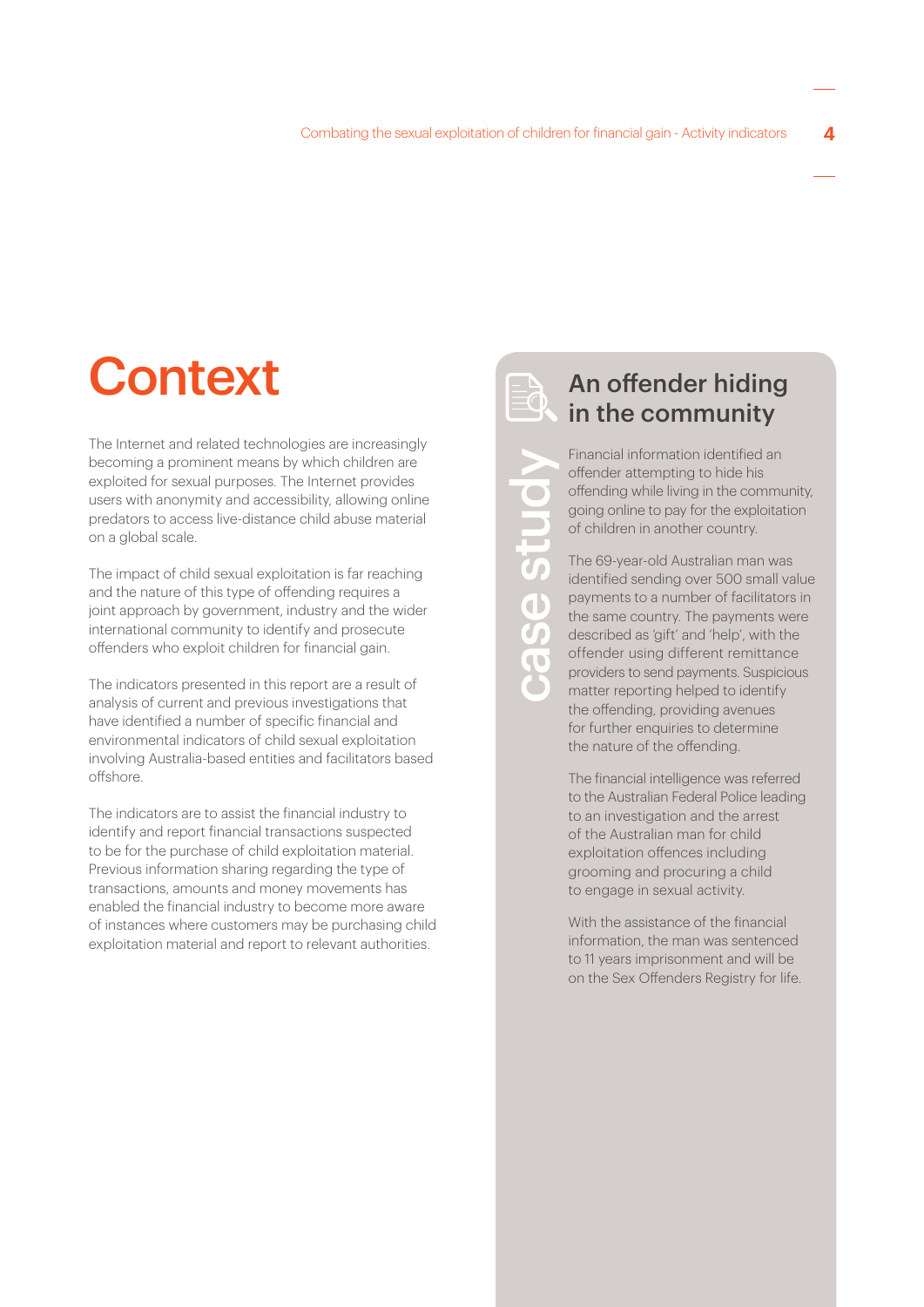### **Sexual** exploitation of children for financial gain

Child sexual exploitation for financial gain involves children being coerced or manipulated into engaging in sexual activity. The children and their family members often receive a nominal amount for their involvement and the facilitator retains the vast majority of the profits.

Analysis undertaken by Fintel Alliance members of financial activity consistent with the sexual exploitation of children has identified patterns and indicators involved in ofending.

### Live-distance child abuse

Live-distance child abuse involves ofenders sending payments to facilitators to gain access to the online streaming of children being sexually abused in another country.

In most instances, the abuse involves an ofender negotiating and agreeing on a price with the facilitator to watch and/or instruct as children are sexually exploited live via webcam.

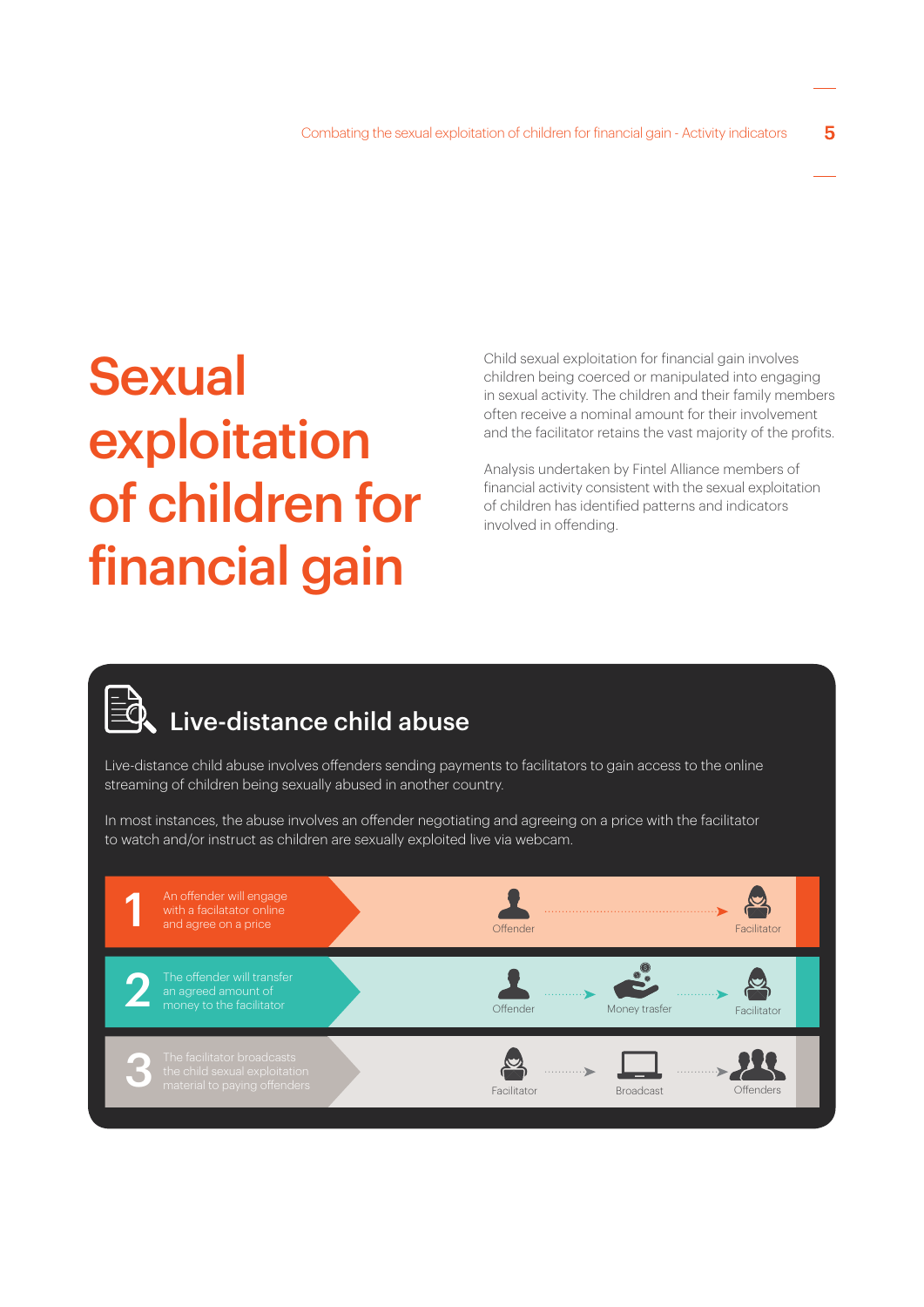### **Environmental** factors

In recent years, a range of environmental factors have made it easier for offenders to engage online with the facilitators of the abuse in order to view and participate in the sexual exploitation of children. The Internet has now removed the need for offenders to travel for this purpose.

Fintel Alliance has identified the following environmental factors that play a role in the sexual exploitation of children:

#### Access to the internet

Increased internet access throughout the world has led to more children being susceptible to sexual exploitation and abuse.

#### Poverty or financial position

Poverty has been identified as a motivating driver of live-distance child abuse and child sex tourism, with the majority of children being subjected to exploitation for financial gain.

#### Reliable money remittance services and financial institutions

Access to reliable money remittance services in most countries allows ofenders to send payments to facilitators ofshore to view and participate in the sexual exploitation of children.

#### Limited knowledge of ofending

Not being able to recognise the exploitation of children as an ofence creates an environment where offending is not reported to authorities.

#### Language

Common language between offenders and facilitators means being able to communicate via email, video and instant messaging before, during and after the offending takes place. Offenders can remotely instruct and control the actions of the children and the abusers with minimal language barriers or the risk of miscommunication. There is a prevalence of ofending in countries where English is a second language.

#### Child sex tourism (travelling to ofend)

The sexual exploitation of children is not restricted to a single country or region, it can take place anywhere in the world. Online engagement can lead to ofenders travelling to other countries to sexually exploit children, commonly known as child sex tourism.

Ofenders often travel out of their own country to hide their ofending from the local authorities, remain anonymous and gain greater access to children.

Ofenders can use online engagement to get in contact with a local facilitator and pay them to assist with accessing children when they arrive in another country to reduce the chance of being caught by law enforcement.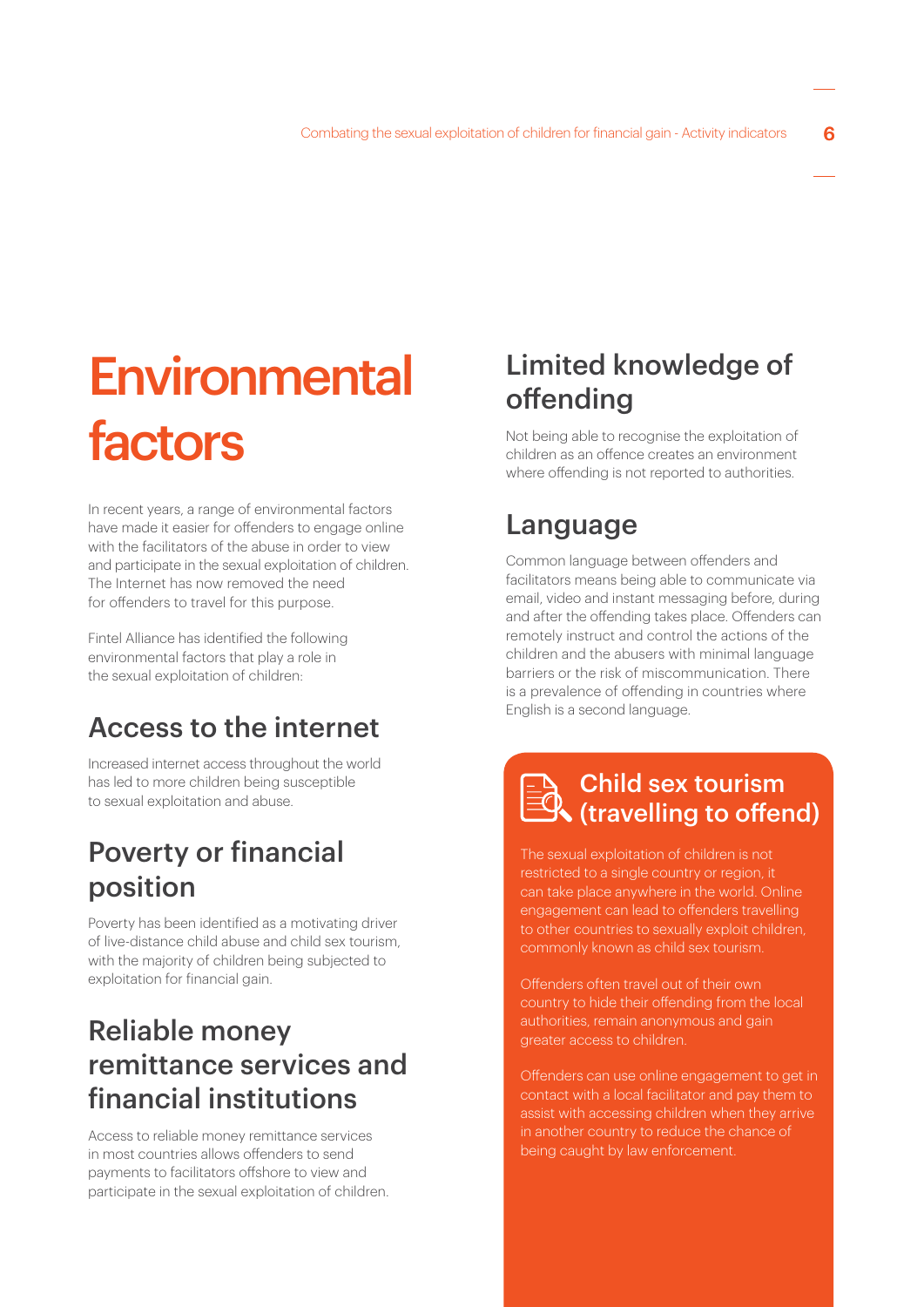### Financial indicators

Financial analysis conducted by Fintel Alliance members have identified the following financial indicators based on transactional analysis:

#### Small amounts

Financial transactions involved with live-distance child abuse are generally of a small value (ranging from \$15 to \$500). The amount to be paid is negotiated, with funds sent prior to the offending taking place.

#### **Frequency**

Child sexual exploitation for financial gain can involve multiple payments being made by an ofender on a single day or over a number of consecutive days. A facilitator broadcasting the sexual exploitation of children can receive payments from diferent ofenders at the same time.

#### **Offenders**

Ofenders are dificult to profile and take steps to hide their activity online and from family and friends. Ofenders are unlikely to have a work or family link to countries where they are sending funds, raising questions around the reason for the payments.

While offenders are predominantly male, the movement of funds to enable ofending can be conducted through accounts managed by both males and females. Enhanced customer due diligence will assist financial institutions to understand customers and to identify activity related to the exploitation of children.

#### Facilitators

Financial gain is the primary motivator for offenders facilitating the sexual exploitation of children. Facilitators have been identified with family and societal links to children, often using these connections to groom and exploit children.

Facilitators involved in the production and distribution of live-distance child abuse material can be either male or female. The facilitator will have no obvious links to the ofenders sending funds, either from a family or business perspective.

Arrested facilitators have been identified with receiving payments from offenders in different countries, with no legitimate reason identified for the receipt of the payments.

#### Patterns in transactions

Transactions enabling the sexual exploitation of children can be small value and are generally under \$500. Due to the opportunistic nature of the ofending, there is no pattern identified in the timing of payments related to the sexual exploitation of children.

Ofenders can often send multiple payments on a single day or over consecutive days, and sometimes go days and weeks between payments. Ofenders can have long term financial relationships with facilitators.

Reporting suspicious financial transactions has assisted in the rescue of children and prosecution of individuals involved in child sexual exploitation.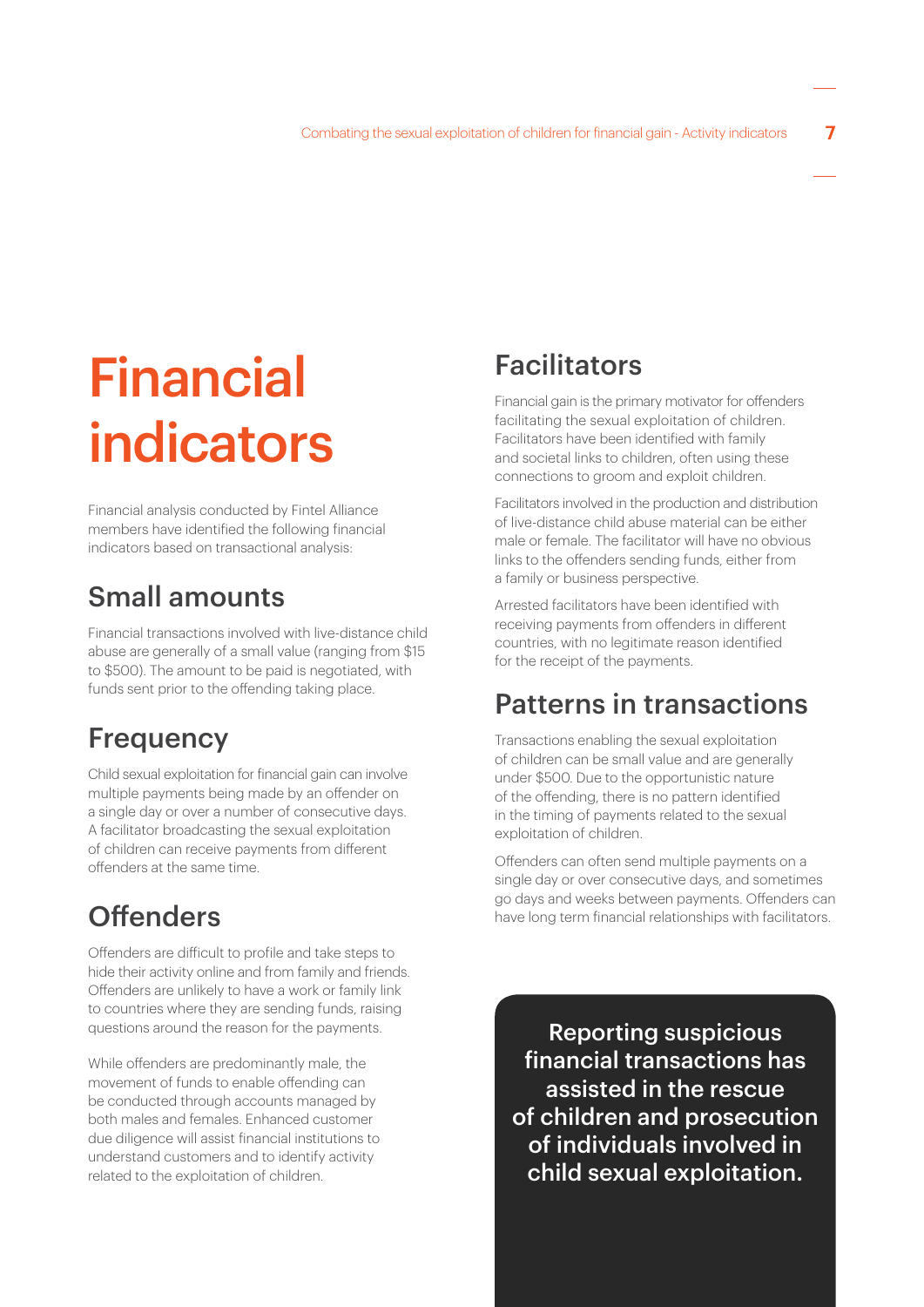#### Financial institutions/ Remittance service providers

Ofenders often send small value electronic transfers under \$500 to a remittance provider when purchasing live-distance child abuse material from facilitators. Offenders will generally not send more than \$1,000 ofshore in a single transaction for the sexual exploitation of children unless they intend to travel to the country.

Ofenders may plan to travel to high risk destinations for the sexual exploitation of children as indicated by payments to airlines and accommodation providers. Indicators an ofender is travelling to abuse children may include the withdrawal of cash from automatic teller machines or the use of a credit card in areas vulnerable to the sexual exploitation of children.

The majority of ofenders will use a number of diferent financial institutions and remittance service providers to send payments to facilitators located offshore in an attempt to avoiding raising suspicion in regards to their transactions. Offenders can sometimes have their account with an institution closed due to suspicious activity, moving to another service provider to continue sending payments relating to ofending.

#### Payments to underage recipients (under 18 years of age)

Instead of engaging and making payments through a facilitator, an offender may directly communicate and pay a person under 18 years of age for exploitation material. This can include material generated by the victim or a relative. Initial payments may also be to groom the person under 18 years of age to solicit exploitation material.

#### Third party collection

A facilitator may use friends or family to collect payments on their behalf for offending in order to distance themselves from the transaction. The collection of a payment by a third party should be considered suspicious and trigger further investigation.

#### Reasons for payments

Many offenders will attempt to hide transactions related to the sexual exploitation of children, with reasons for the payments described as 'accommodation', 'education', 'school', 'uniform' or 'medical bills'. An offender may also make purchases of clothing items and toys for children which may be an indicator of ofending. Fist State of State of State of State of State of State of State of State of State of State of State of State of State of State of State of State of State of State of State of State of State of State of State of State of S

#### Grooming related payments

Offenders may offer gifts or money to build a relationship with a facilitator or victim. These initial payments can appear as support but often enable ofending to take place.

#### Country or region

No country is immune from the sexual exploitation of children. Environmental factors assist in identifying countries at greatest risk of child sexual exploitation. The Philippines, Thailand and Mexico are ranked as the top source countries for the production and distribution of child sexual exploitation material.

#### **Travelling to offend**

Payments for a hotel in another country or the purchase of a travel money card can be financial indicators of an offender intending to travel to undertake the sexual exploitation of children. Another indicator can be payments to an airline that operates flights to areas known for the sexual exploitation of children.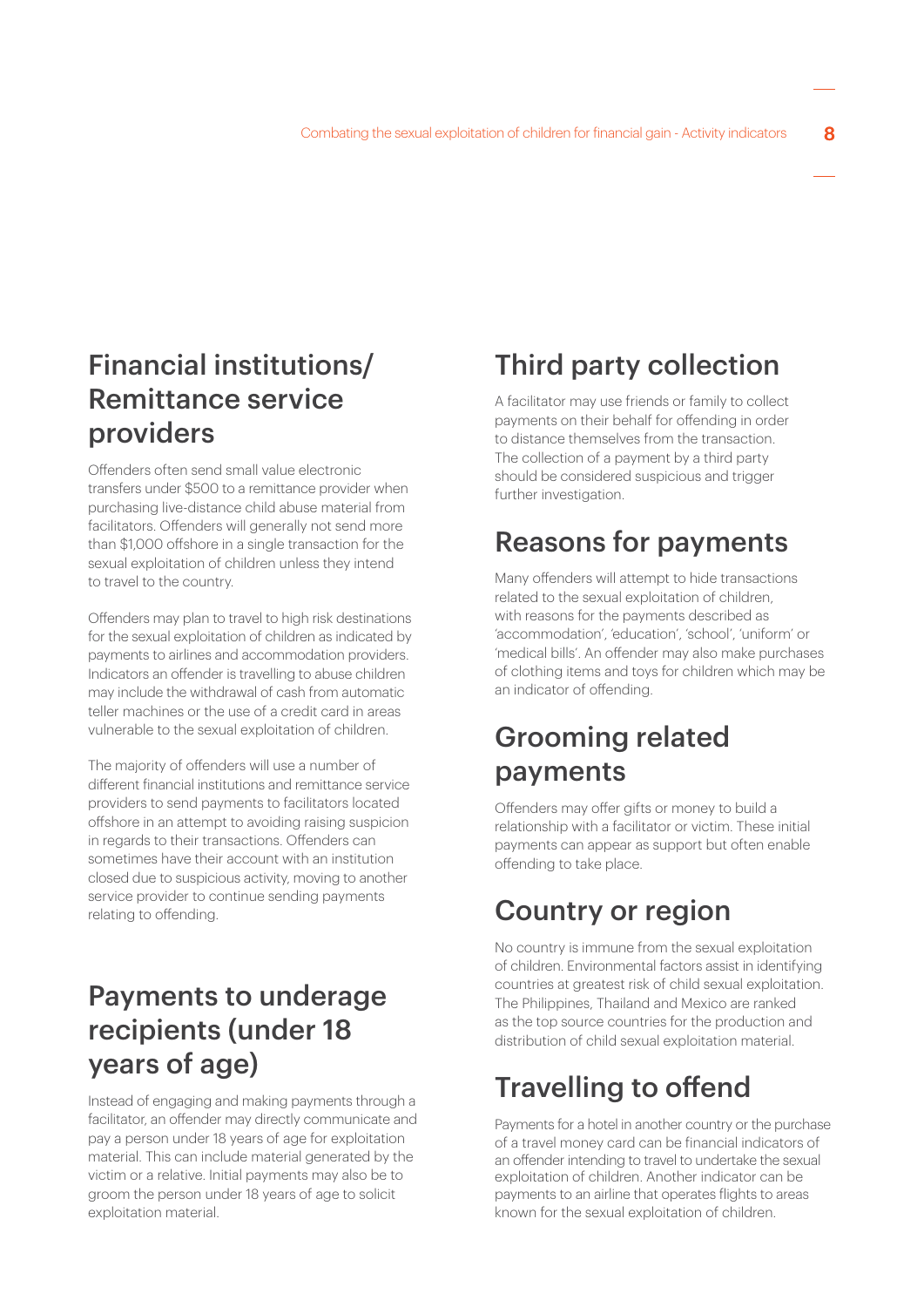An offender may have developed relationships with service providers in a country. As a result, the offender may direct payments to individuals involved in the service industry to enable offending (hotel staff, transport providers).

The accessing of accounts and financial services from ofshore locations susceptible to child exploitation can be a further indicator of ofending. This can include the use of mobile devices to access online services while travelling.

### Online footprint

The access of financial services online creates a footprint through the recording of an Internet Protocol (IP) address and network port number. This information can assist to identify and locate an ofender and facilitator of child exploitation, including identifying when someone has travelled to offend.

#### Virtual private networks

Payments for virtual private networks (VPN) can be an indicator of an ofender attempting to disguise their online activity from law enforcement. Payments for VPN services can be made in diferent intervals including monthly, quarterly or annual payments.

#### Screen capture and enabling software

Payments for screen capture and live-streaming programs may be an indicator of an ofender using certain programs to live-stream and record livedistance child abuse material. Additional payments may also be made for virtual machine software.

An offender may further try to disquise or erase their digital footprint through the purchase of metadata stripping and anonymising software. Payments for software of this nature should be considered in the context of a person's employment.

case study

case stuc

#### Financial intelligence leads to arrest

Financial intelligence has led to the identification, investigation and prosecution of ofenders going online to offend against children. Operating online allows ofenders to hide their activity from the community.

Increased reporting of suspicious financial activity identified a 52-year-old Australian man conducting financial activity consistent with the purchase of child exploitation material from other countries. Analysis identified small payments matching known indicators to a region susceptible to the exploitation of children for financial gain.

With the support of the financial intelligence, the Australian Federal Police identified, investigated and charged the man with child exploitation offences including grooming and procuring a child to engage in sexual activity.

With the assistance of the financial intelligence, the man was sentenced to seven years imprisonment and will be on the Sex Ofenders Registry for life.

Sharing case studies and financial behaviours of ofenders has assisted financial service providers to better identify offenders in Australia and overseas. The flow on increase in reporting suspicious matters has assisted in the identification of child sexual exploitation and resulted in improved referrals to law enforcement.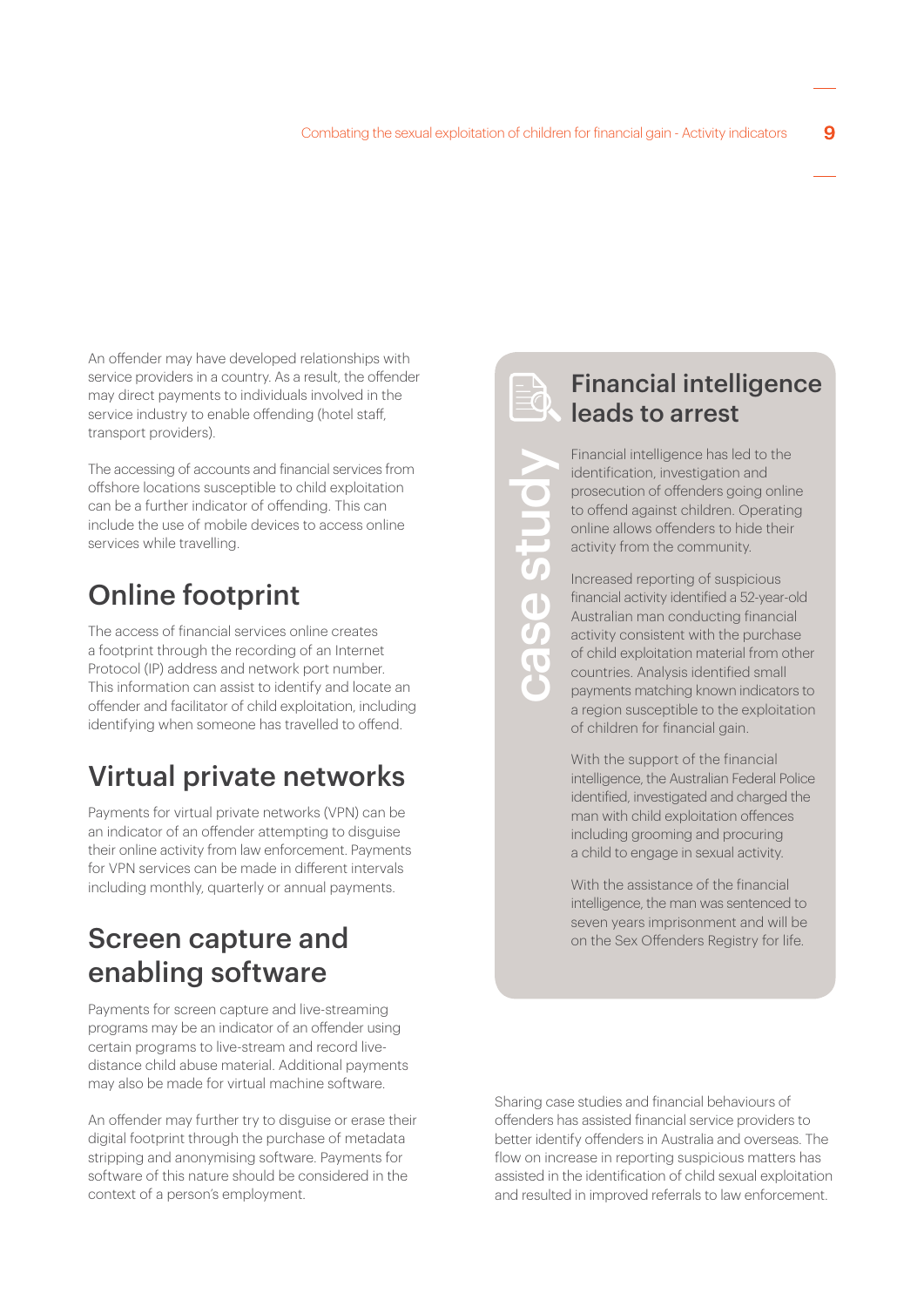### **Summary**

This report provides an overview of the main financial indicators of sexual exploitation of children, summarised below.

#### **Offenders**



Small financial transactions between \$15-\$500.

No identifiable pattern in transactions, which could be multiple payments on a single day or over a number of consecutive days.



No work or family links to countries where they are sending funds.



to sexual exploitation of children. Attempting to disguise activity

Travel to high risk destinations, use of credit cards or ATMs in areas vulnerable



through describing payments as 'accommodation', 'education', 'school', 'uniform', 'medical bills'.



Payments for use of VPN software, screen capture and live-streaming programs, and metadata stripping and anonymising software.

#### Facilitators



Receive payments from diferent ofenders at the same time.



No obvious family or business links to the ofenders sending funds.



Receive payments from offenders in diferent countries, with no legitimate reason identified for the receipt of the payments.

#### Seen something suspicious?

On their own, these indicators may appear normal. However, if you notice a combination of indicators, consider submitting a suspicious matter report to AUSTRAC.

High-quality, accurate and timely SMRs give us the best chance to detect, deter and disrupt criminal activity, including child sexual exploitation.

To find out more visit: **[austrac.gov.au/smr](https://www.austrac.gov.au/business/how-comply-guidance-and-resources/reporting/suspicious-matter-reports-smr)**